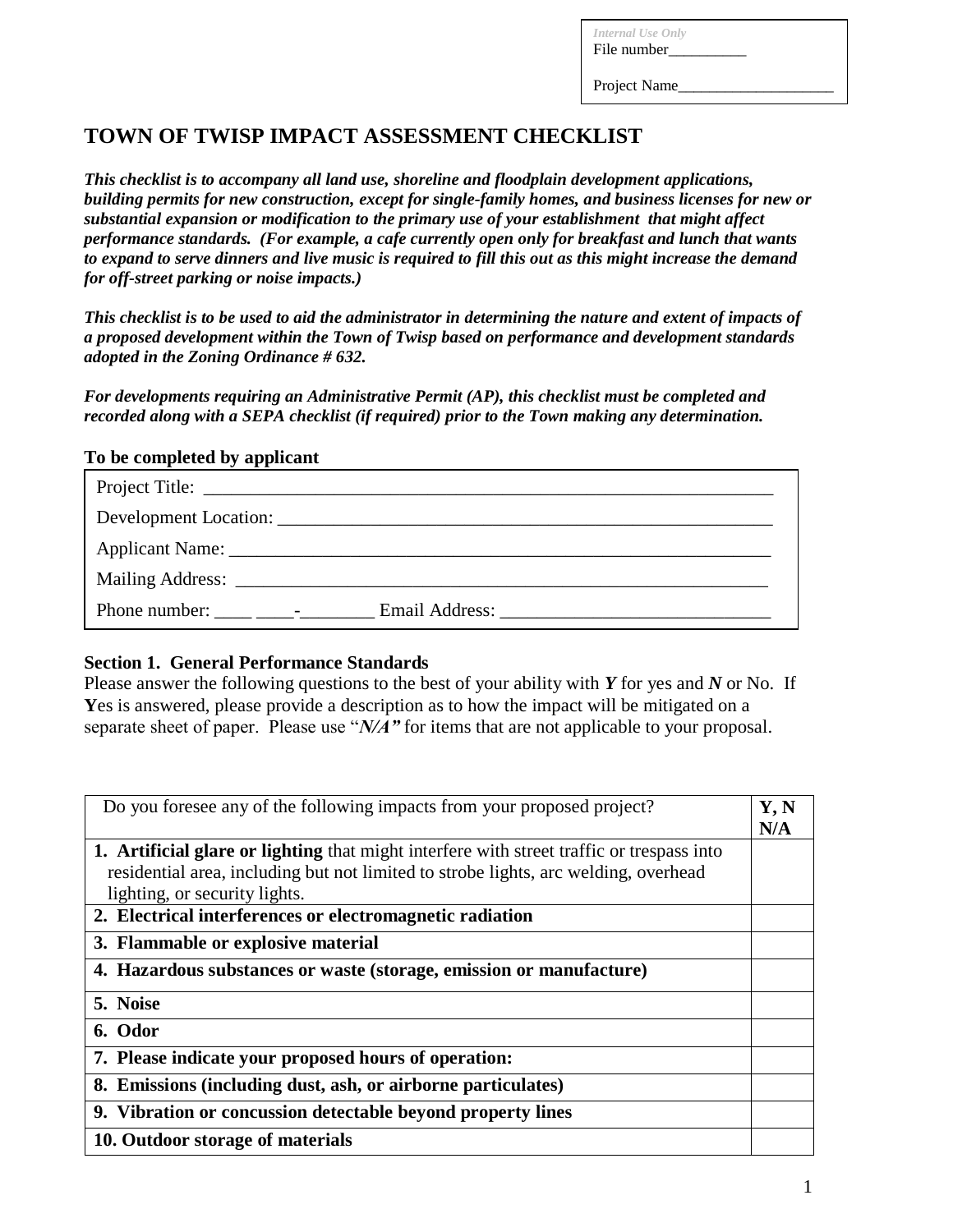## **Section 2. Specific Performance Standards**

 **Please provide a description that adequately addresses the following elements.**

**1. Aesthetics:** How does your proposal provide aesthetic consistency with the surrounding neighborhood character?

**2. Traffic:** Will your project generate traffic or affect current traffic patterns? If so, a traffic impact analysis may be required.

**3. Parking:** Does your project provide adequate off-street parking consistent with the Town of Twisp parking requirements? If you intend to create parking, please describe your proposed surfacing materials, stormwater management plans, how many vehicles and what type of business equipment.

**4. Roads and Drives:** Does your project propose new roads, driveways or alleys**?** If so, please provide a description of road dimensions, surfacing materials and stormwater management.

**5. Buffers and screening:** Do you propose to plant vegetative buffers or screens? If so, please provide site plan with plant list and design.

**6. Open Space:** Do you propose to leave open space in your project? If so, please provide site plan with location of open space and landscape plan.

**7. Utilities:** Please list the necessary utility hook-ups required for your project.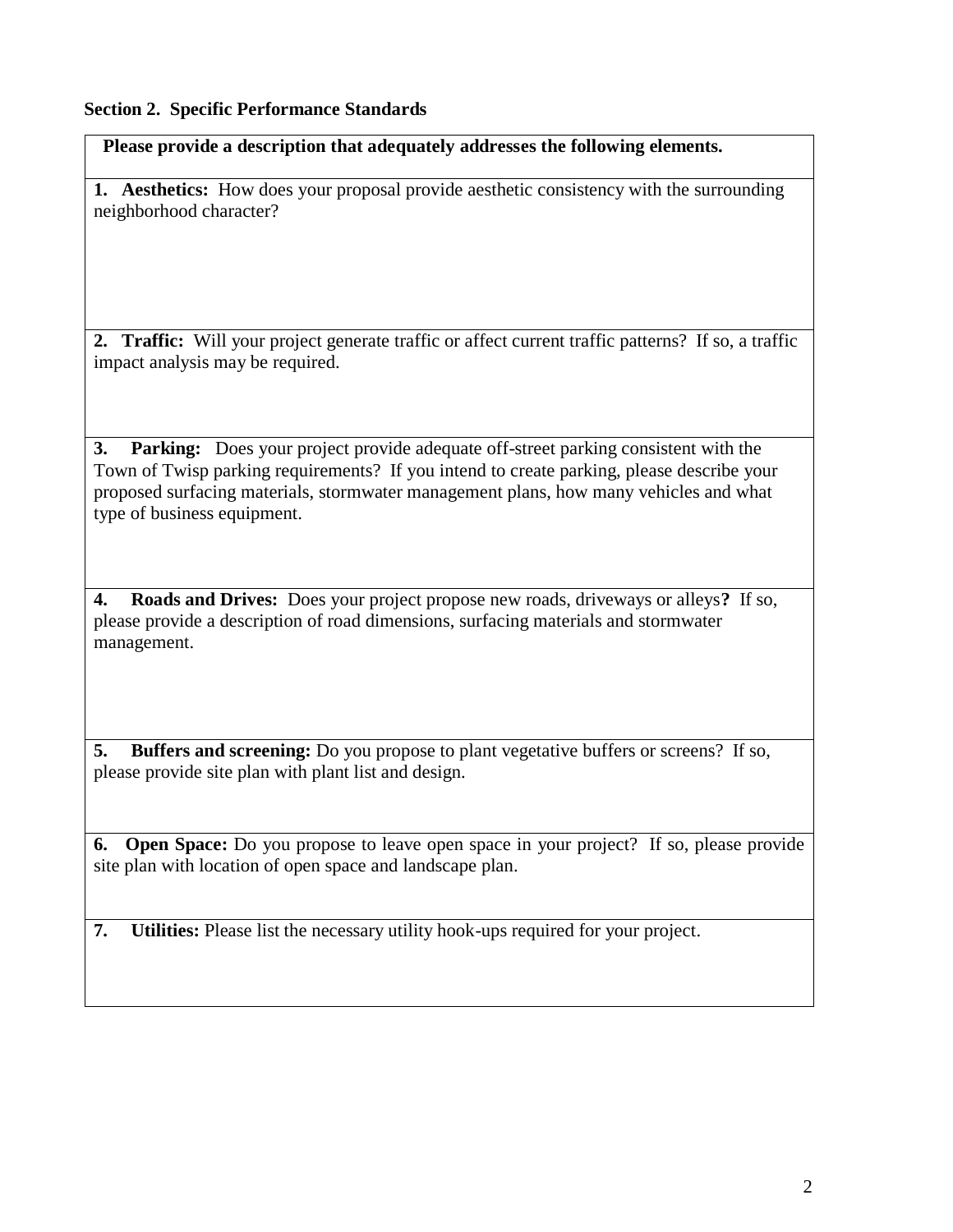## **Section 3. Development Standards**

*Please provide information regarding the following elements (if applicable to your project) in the form of writing and/or a site plan where applicable to your project:*

| $\Box$ | Stormwater plan: A storm water management plan must be submitted with a development<br>proposal for all uses other than single family dwellings, duplexes, and accessory dwellings.<br>For those uses exempt from this requirement, adequate permeable surfaces must be<br>maintained in yards and setbacks. |
|--------|--------------------------------------------------------------------------------------------------------------------------------------------------------------------------------------------------------------------------------------------------------------------------------------------------------------|
| $\Box$ | Dog-control measures: Dog control measures are mandatory for all uses except single-family<br>dwellings, duplexes, accessory structures and home businesses.                                                                                                                                                 |
| $\Box$ | SEPA checklist: If minimum threshold is determined.                                                                                                                                                                                                                                                          |
| $\Box$ | Roof Drainage Easements: If your project results in roof drainage onto neighboring<br>properties, drainage easements are required.                                                                                                                                                                           |
| $\Box$ | Water and Sewer: All new uses must connect to town water and sewer. (If other than a<br>single-family residence, must include information regarding average water use and<br>documentation used to determine this).                                                                                          |
| $\Box$ | Heating Ventilation and Air Conditioning Units: Screening of HVAC is required on all<br>commercial and multi-family dwellings.                                                                                                                                                                               |
| $\Box$ | Commercial Access: Access to commercial enterprises must be via public right of ways or<br>adjacent commercial properties.                                                                                                                                                                                   |
|        | $\Box$ Private roads and common areas: Management programs for joint ownership and use of roads<br>and common spaces must be recorded on plat or site plan.                                                                                                                                                  |
| $\Box$ | Townhouses: Please see zoning ordinance for requirements and provide a site plan.                                                                                                                                                                                                                            |
| $\Box$ | Nuisances: Any nuisance shall be subject to Title 8.05 of Twisp Municipal Code.                                                                                                                                                                                                                              |

## **Section 4: Critical Areas**

*To the best of your knowledge, is your project located in or adjacent to the following natural features? Please answer yes or no, or not sure. The Town of Twisp will make a determination if a Critical Areas Review may be required prior to granting a development permit.*

\_\_\_\_\_\_\_\_\_\_\_\_\_\_\_\_\_\_\_\_\_\_\_\_\_\_\_\_\_\_\_\_\_\_\_\_\_\_\_\_\_\_\_\_\_\_\_\_\_\_\_\_\_\_\_\_\_\_\_\_\_\_\_\_\_\_\_\_\_\_\_\_\_\_\_\_\_ \_\_\_\_\_\_\_\_\_\_\_\_\_\_\_\_\_\_\_\_\_\_\_\_\_\_\_\_\_\_\_\_\_\_\_\_\_\_\_\_\_\_\_\_\_\_\_\_\_\_\_\_\_\_\_\_\_\_\_\_\_\_\_\_\_\_\_\_\_\_\_\_\_\_\_\_\_ \_\_\_\_\_\_\_\_\_\_\_\_\_\_\_\_\_\_\_\_\_\_\_\_\_\_\_\_\_\_\_\_\_\_\_\_\_\_\_\_\_\_\_\_\_\_\_\_\_\_\_\_\_\_\_\_\_\_\_\_\_\_\_\_\_\_\_\_\_\_\_\_\_\_\_\_\_

- $\Box$  Steep slopes (geologically hazardous)
- $\Box$  Aquifer recharge
- $\Box$  Wetlands (including seasonally wet areas)
- $\Box$  Frequently flooded areas
- $\Box$  Wildlife habitat (including upland and/or riparian habitat)
- $\Box$  Is there a well on or near your property?
- $\Box$  Is there surface water on or near your property?

What is your property currently being used for?